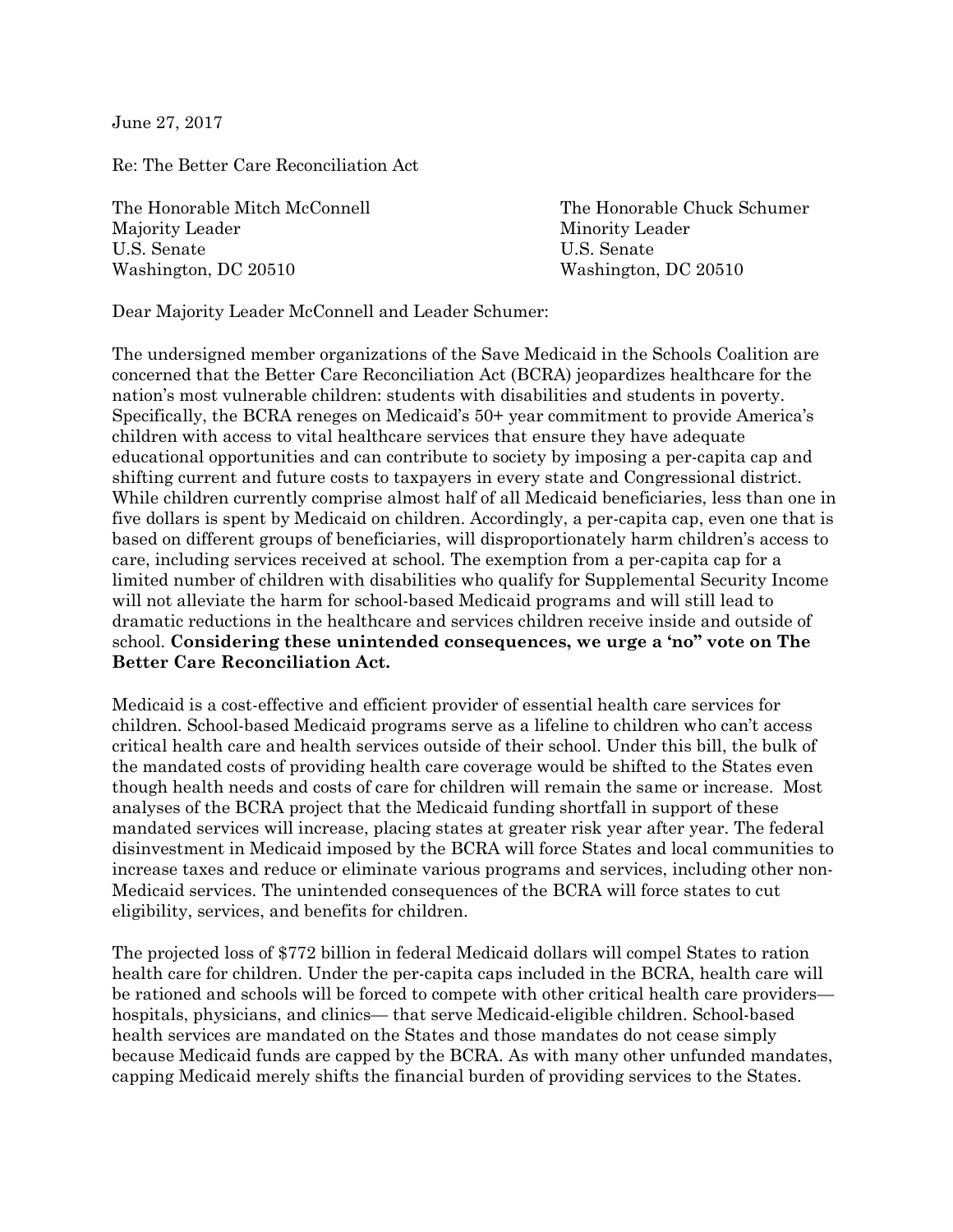## **Medicaid Enables Schools to Provide Critical Health Care for Students**

A school's primary responsibility is to provide students with a high-quality education. However, children cannot learn to their fullest potential with unmet health needs. As such, school district personnel regularly provide critical health services to ensure that all children are ready to learn and able to thrive alongside their peers. Schools deliver health services effectively and efficiently since school is where children spend most of their days. Increasing access to health care services through Medicaid improves health care and educational outcomes for students. Providing health and wellness services for students in poverty and services that benefit students with disabilities ultimately enables more children to become employable and attend higher-education.

Since 1988, Medicaid has permitted payment to schools for certain medically-necessary services provided to children under the Individuals with Disabilities Education Act (IDEA) through an individualized education program (IEP) or individualized family service program (IFSP). Schools are thus eligible to be reimbursed for direct medical services to Medicaid-eligible students with an IEP or IFSP. In addition, districts can receive Medicaid reimbursements for providing Early Periodic Screening Diagnostic and Treatment Benefits (EPSDT), which provide Medicaid-eligible children under age 21 with a broad array of diagnosis and treatment services. The goal of EPSDT is to assure that health problems are diagnosed and treated as early as possible before the problems become complex and treatment is more expensive.

School districts use their Medicaid reimbursement funds in a variety of ways to help support the learning and development of the children they serve. In a 2017 survey of school districts, district officials reported that two-thirds of Medicaid dollars are used to support the work of health professionals and other specialized instructional support personnel (e.g., speech-language pathologists, audiologists, occupational therapists, school psychologists, school social workers, and school nurses) who provide comprehensive health and mental health services to students. Districts also use these funds to expand the availability of a wide range of health and mental health services available to students in poverty, who are more likely to lack consistent access to healthcare professionals. Further, some districts depend on Medicaid reimbursements to purchase and update specialized equipment (e.g., walkers, wheelchairs, exercise equipment, special playground equipment, and equipment to assist with hearing and seeing) as well as assistive technology for students with disabilities to help them learn alongside their peers.

School districts would stand to lose much of their funding for Medicaid under the BCRA. Schools currently receive roughly \$4 billion in Medicaid reimbursements each year. Yet under this proposal, states would no longer have to consider schools as eligible Medicaid providers, which would mean that districts would have the same obligation to provide services for students with disabilities under IDEA, but no Medicaid dollars to provide medically-necessary services. Schools would be unable to provide EPSDT to students, which would mean screenings and treatment that take place in school settings would have to be moved to physician offices or hospital emergency rooms, where some families may not visit regularly or where costs are much higher.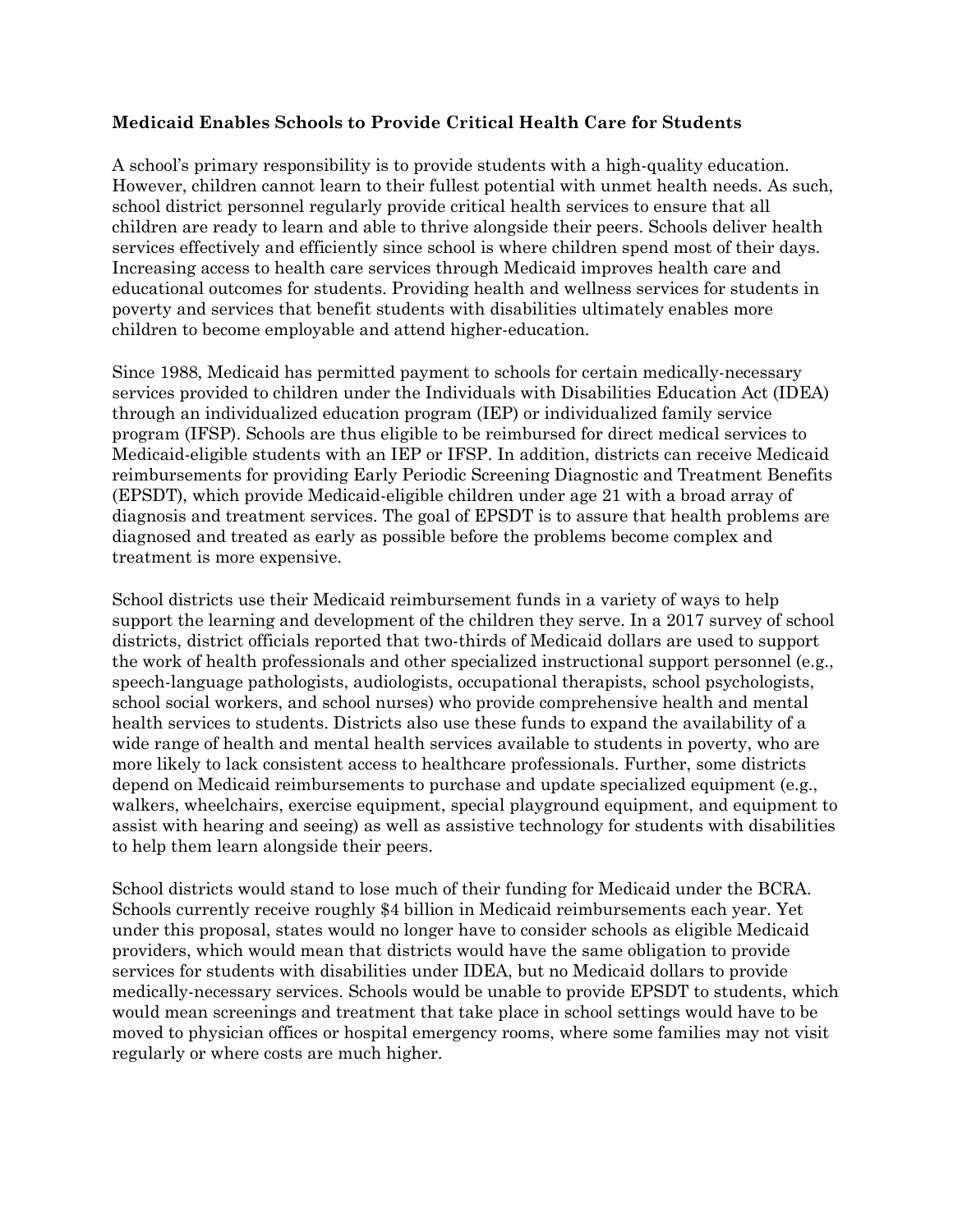In addition, basic health screenings for vision, hearing, and mental health problems for students would no longer be possible, making these problems more difficult to address and expensive to treat. Moving health screenings out of schools also reduces access to early identification and treatment, which also leads to more costly treatment down the road. Efforts by schools to enroll eligible students in Medicaid, as required, would also decline.

## **The Consequences of Medicaid Per Capita Caps Will Potentially Be Devastating for Children**

Significant reductions to Medicaid spending could have devastating effects on our nation's children, especially those with disabilities. Due to the underfunding of IDEA, districts rely on Medicaid reimbursements to ensure students with disabilities have access to the supports and services they need to access a Free and Appropriate Public Education (FAPE) and Early Intervention services. Potential consequences of this critical loss of funds include:

- Fewer health services: Providing comprehensive physical and mental health services in schools improves accessibility for many children and youth, particularly in highneeds and hard-to-serve areas, such as rural and urban communities. In a 2017 survey of school district leaders, half of them indicated they recently took steps to increase Medicaid enrollment in their districts. Reduced funding for Medicaid would result in decreased access to critical health care for many children.
- Cuts to general education: Cuts in Medicaid funding would require districts to divert funds from other educational programs to provide the services as mandated under IDEA. These funding reductions could result in an elimination of program cuts of equivalent cost in "non-mandated" areas of regular education.
- Higher taxes: Many districts rely on Medicaid reimbursements to cover personnel costs for their special education programs. A loss in Medicaid dollars could lead to deficits in districts that require increases in property taxes or new levies to cover the costs of the special education programs.
- Job loss: Districts use Medicaid reimbursement to support the salaries and benefits of the staff performing eligible services. Sixty-eight percent of districts use Medicaid funding to pay for direct salaries for health professionals who provide services for students. Cuts to Medicaid funding would impact districts' ability to maintain employment for school nurses, physical and occupational therapists, speechlanguage pathologists, school social workers, school psychologists, and many other critical school personnel who ensure students with disabilities and those with a variety of educational needs are able to learn.
- Fewer critical supplies: Districts use Medicaid reimbursement for critical supplies such as wheelchairs, therapeutic bicycles, hydraulic changing tables, walkers, weighted vests, lifts, and student-specific items that are necessary for each child to access curriculum as closely as possible to their non-disabled peers. Replacing this equipment would be difficult if not impossible without Medicaid reimbursements.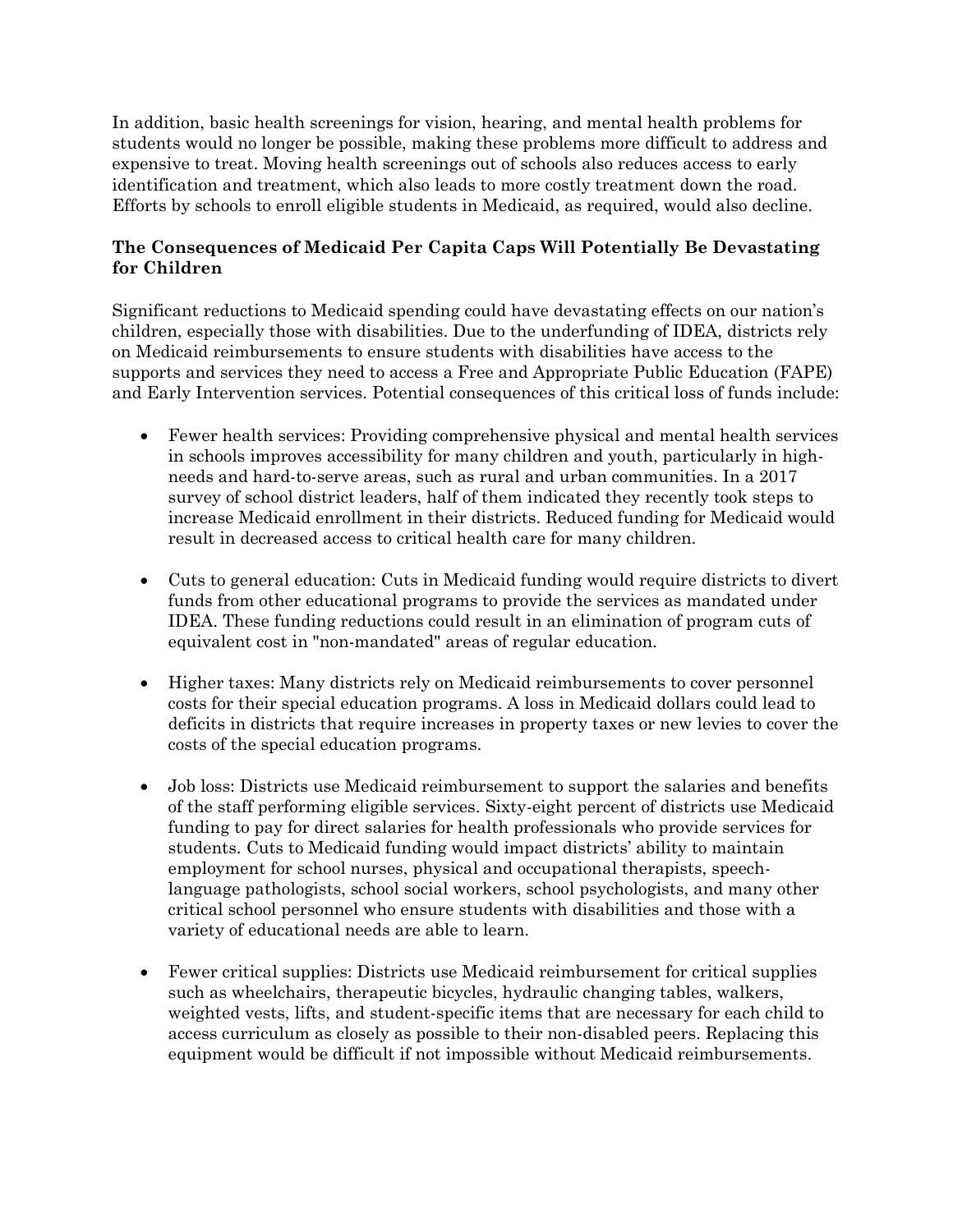- Fewer mental health supports: Seven out of ten students receiving mental health services receive these services at school. Cuts to Medicaid would further marginalize these critical services and leave students without access to care.
- Noncompliance with IDEA: Given the failure to commit federal resources to fully fund IDEA, Medicaid reimbursements serve as a critical funding stream to help schools provide the specialized instructional supports that students with disabilities need to be educated alongside their peers.

We urge you to carefully consider the important benefits that Medicaid provides to our nation's most vulnerable children. Schools are often the hub of the community, and converting Medicaid's financing structure to per-capita caps threatens to significantly reduce access to comprehensive health and mental and behavioral health care for children with disabilities and those living in poverty. We look forward to working with you to avert the harmful and unnecessary impacts the BCRA would impose on Medicaid, which has proven to benefit children in a highly effective and cost-effective manner.

If you have questions about the letter or wish to meet to discuss this issue further, please do not hesitate to reach out to the coalition co-chairs via email: John Hill (john.hill@medicaidforeducation.org), Sasha Pudelski (spudelski@aasa.org), and Kelly Vaillancourt Strobach (kvaillancourt@naspweb.org).

Sincerely,

AASA, The School Superintendents Association Accelify American Civil Liberties Union American Dance Therapy Association American Federation of Teachers American Foundation for the Blind American Occupational Therapy Association American Psychological Association Association of Assistive Technology Act Programs Association of Educational Service Agencies Association of School Business Officials International (ASBO) Association of University Centers on Disabilities Autistic Self Advocacy Network Autism Society of America Center for American Progress Center for Public Representation Chiefs for Change Clearinghouse on Women's Issues Colorado School Medicaid Consortium Consortium for Citizens with Disabilities Conference of Educational Administrators of Schools and Programs for the Deaf Council for Exceptional Children Council of Administrators of Special Education Council of Parent Attorneys and Advocates